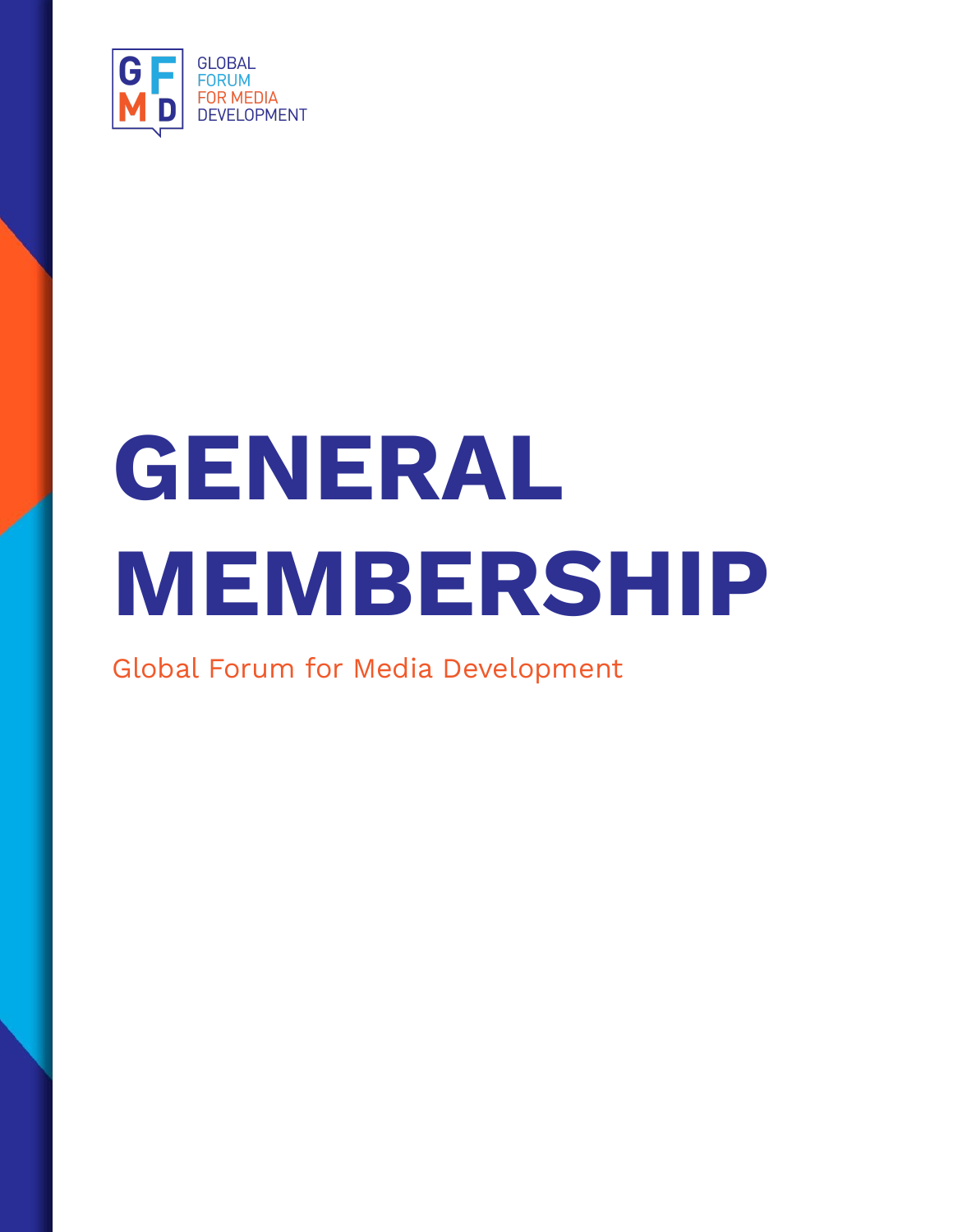#### **Who can be a GFMD General Member?**

General membership in GFMD is open to independent, non-profit, non-governmental organisations, and educational and research institutions whose work focuses significantly on the journalism and media support sector. In assessing compliance with these criteria, GFMD focuses on the formal status of organisations rather than on their particular structure.

#### **What are the benefits of being a General Member?**

As a member, you and your organisation would be able to enjoy the benefits our network has to offer, including:

### **1. Policy and advocacy**

Our membership network helps members who want to participate in shaping the future of international media policy by avoiding lack of knowledge and resources, barriers of access and participation, and lack of credibility; and by enabling a long term, sustained engagement, visibility and access to policymakers that will result in long term benefits and value for organisations, their partners, and for the overall sector. These include:

- **Exchange knowledge on emerging issues in media development** through [GFMD](https://impact.gfmd.info/) [IMPACT](https://impact.gfmd.info/) - the International Media Policy and Advisory Centre. This initiative brings together key media development and journalism support stakeholders to ensure more effective (evidence-based & coordinated) and impactful (contextually tailored & oriented toward long-term, strategic goals) sector support.
- Engage in internet policy and governance while helping to **voice the concerns of the journalism and media development community** through the Dynamic [Coalition](https://groups.io/g/dc-sustainability) on the Sustainability of Journalism and News Media [\(DC-Sustainability\)](https://groups.io/g/dc-sustainability), an officially recognised Dynamic Coalition within the Internet Governance Forum (IGF).
- **Being part of a diverse global network** of all the major and minor actors in media development, local and regional media assistance groups, and the representatives of upcoming media sectors to share resources, calls for collaboration, search for partners, and find other relevant information directly with all other GFMD members.
- Obtain **representation at international fora**, including the United Nations, European Union, World Bank, Organisation for Economic Co-operation and Development (OECD), International Association for Media and Communication Research (IAMCR), Internet Governance Forum (IGF), and many more.

## **2. Capacity building**

Our membership network also helps members who want to increase their ability to successfully generate revenues from donors, and international and local funders by resolving lack of capacity and access to opportunities, knowledge, and funders; and by increasing visibility to donors,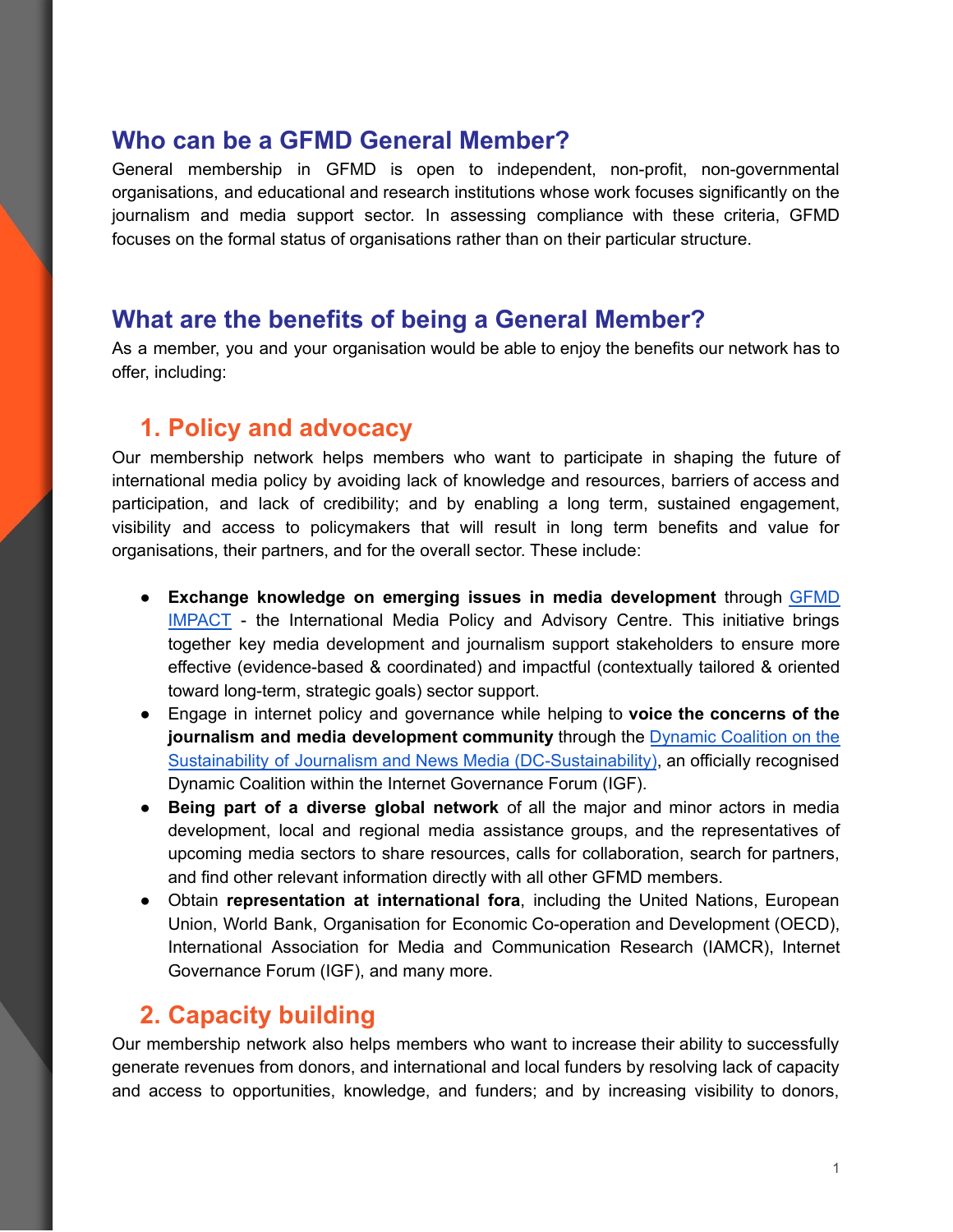access to timely information, and access to funding opportunities. These include:

- Get insights into the **latest trends in funding** for media development and journalism support in the GFMD [Fundraising](https://fundraising-guide.gfmd.info/) Guide - a guide that provides insight into a variety of application models, takes you through the project design process, and helps you submit better - and ultimately more successful - funding proposals.
- Check your editorial policies and **be transparent about the inner workings of your craft** by becoming part of the [Journalism](https://www.journalismtrustinitiative.org/about) Trust Initiative - a compliance tool for journalism that makes your investment in ethics visible to the communities that you serve and to your business partners.GFMD members have free access to the JTI Campus - an online educational centre - and a 50% discount on subscription fees. (This discount is available exclusively to GFMD members. The 50% discount on fees is *in addition* to the potential reductions advertised for "Legal entities" on the pricing [section](https://www.journalismtrustinitiative.org/pricing) of the JTI [website](https://www.journalismtrustinitiative.org/pricing)).
- **Visibility** on the GFMD [website](https://gfmd.info/), social media platforms, periodic newsletters and other general activities shared on our communication channels.
- **Expand your international horizons, search for partners and create synergies** by gaining access to the [GFMD-wide](https://groups.io/g/gfmd-members) mailing list, member-only activities and meetings, as well as networking events and meetups with our members, partners, and industry leaders.
- Receive **"Blue Tick" verification on Twitter** as part of our ongoing efforts to strengthen information ecosystems, promote the work of our members among digital platforms, and ensure the rich information our network produces can reach a wider audience.

GFMD General members also have the right to **stand and vote in elections** to the GFMD Steering Committee, other Committees, and any matter that is put to a vote of the general membership.

**Networking** - We are an international network of over 100 journalism support and media development organisations working in around 50 countries.

**Visibility** - Our unique, neutral and trusted position allows us to bring together all the major actors in media development, local and regional media assistance groups, and the representatives of upcoming media sectors to reach a common understanding of needs and priorities.

**Credibility** - We are a democratically governed network, in which regional diversity, local expertise and autonomy of the members are deeply rooted principles.

**Policy and Advocacy** - We advocate for increased understanding, recognition and importance of journalism support and media development within international corporate, donor, and intergovernmental and philanthropic communities.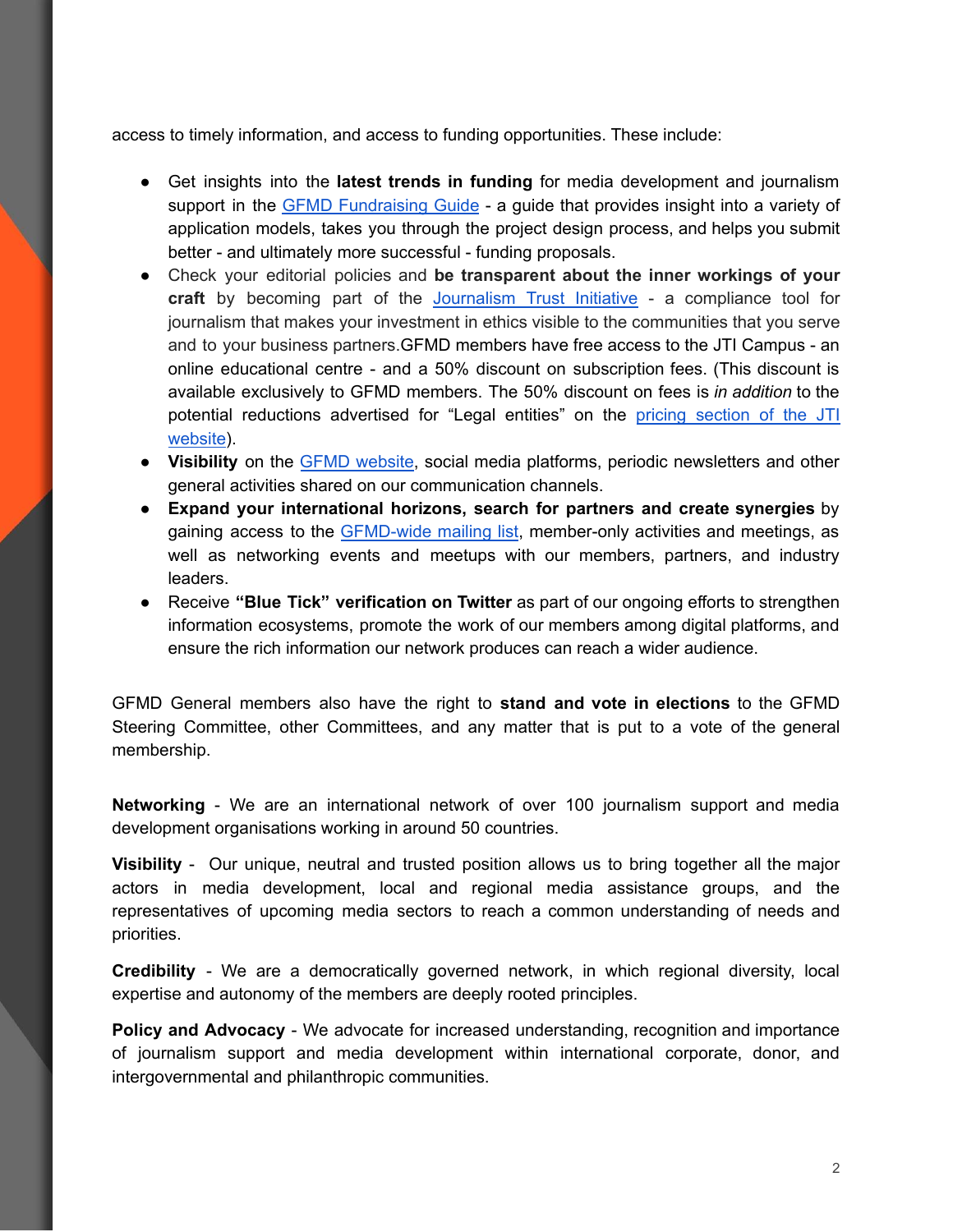**Knowledge, Standards, and Skills Sharing** - We strengthen the capacity and skills of journalism and media support and development groups, and promote best practices and professional standards of the sector.

## **Membership fee**

General members shall be required to pay annual fees based on the type and criteria they fit in.

| <b>Membership</b><br>type | <b>Description</b>                                                                                                                                                                                                            | Size & fee of an<br>organisation<br>(based on # of employees) |                            |                 |
|---------------------------|-------------------------------------------------------------------------------------------------------------------------------------------------------------------------------------------------------------------------------|---------------------------------------------------------------|----------------------------|-----------------|
|                           |                                                                                                                                                                                                                               | <b>Small</b><br>$(1-9)$                                       | <b>Medium</b><br>$(10-50)$ | Large<br>( >50) |
| Global                    | Organisations with an international focus and<br>working on journalism and media sector<br>support in a wide range of countries in at<br>least three of the seven GFMD regions.                                               | €1000                                                         | €2,500                     | €7,500          |
| Regional                  | Organisations based in and conducting the<br>majority of their activities in a particular<br>region.                                                                                                                          | €200                                                          | €750                       | <b>NA</b>       |
| National                  | Organisations based in and conduct the<br>majority of their activities on a national level.                                                                                                                                   | €200                                                          | €750                       | <b>NA</b>       |
| <b>Topical/Policy</b>     | Organisations that focus on topics such as<br>freedom of expression, ethics, diversity,<br>investigative journalism or sustainability - and<br>working in a wide range of countries in at<br>least three of the GFMD regions. | €200                                                          | €750                       | <b>NA</b>       |

#### **Become our member**

Simply visit our **How to [Become](https://gfmd.info/how-to-become-a-member/how-to-join/) a Member** page, follow the instructions, and fill out the membership form.